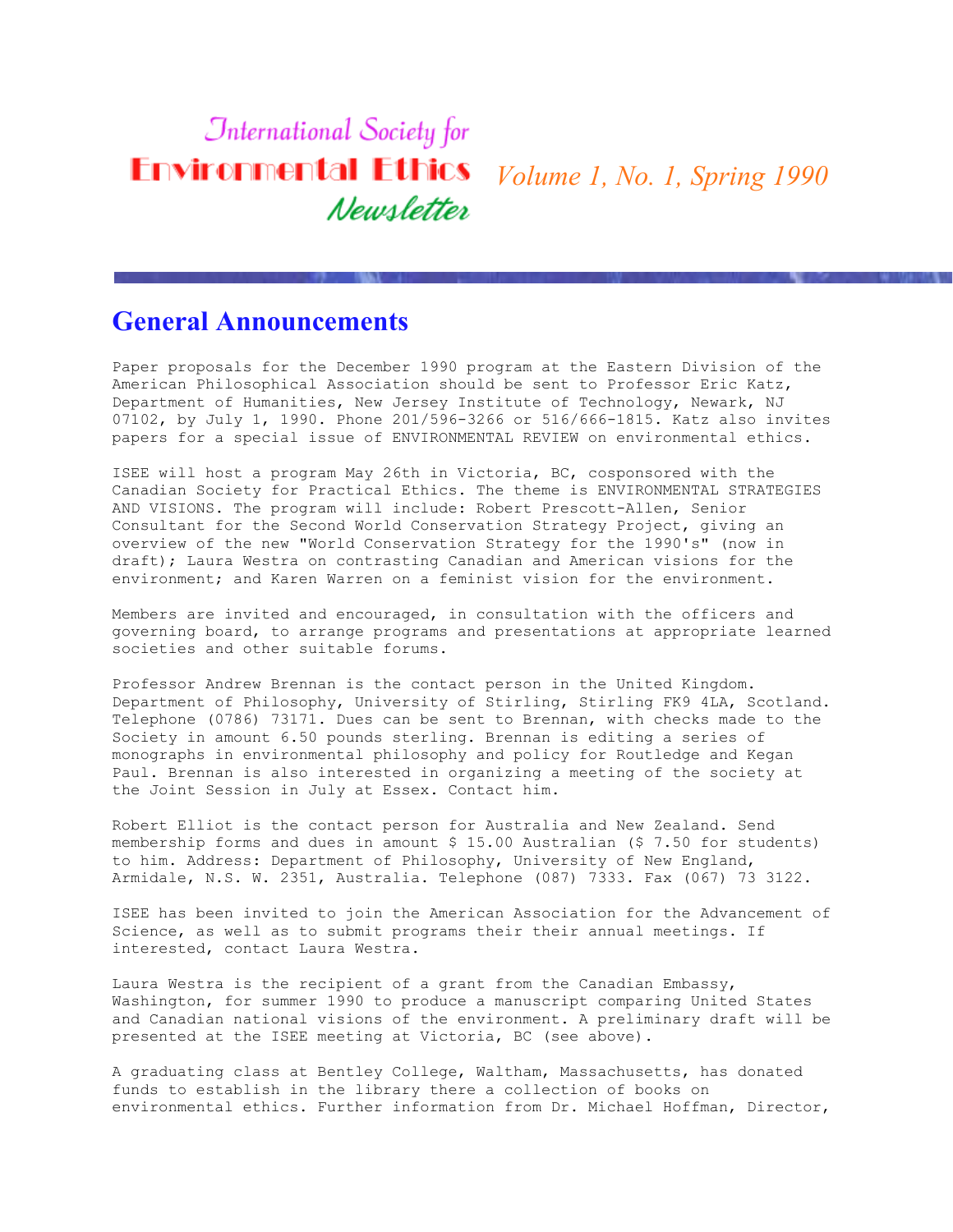Center for Business Ethics, Bentley College, Waltham, MA 02154.

Auburn University, Department of Philosophy, has recently added a class in environmental ethics to their undergraduate curriculum. A further class is to be offered at the graduate level, at the request of the Deans of Agriculture and Fisheries.

The Society for Business Ethics in the United States and its European counterpart (EBEN, the Netherlands) and THE TRUMPETER have all carried announcements of the founding of ISEE.

ENVIRONMENTAL ETHICS will move from the University of Georgia to the University of North Texas, Denton, where Eugene Hargrove, editor, will become chairman of the department of philosophy, starting in September 1990.

Earth Day is April 22, the 20th anniversary of the first Earth Day, when an estimated 25 million Americans participated in events ranging from neighborhood cleanups to a mammoth march on Washington. As a result of Earth Day 1970, the Environmental Protection Agency was born, and the Clean Air and Clean Water Acts were signed. To learn what Earth Day activities are planned for your area, phone 415/321-1990. One goal is to plant one billion trees nationwide; others involve recycling, Styrofoam-free towns, and a worldwide ban on fluorocarbons (CFC's).

Barbara Streisand has endowed a \$ 250,000 chair at the Environmental Defense Fund for the development of solutions to global warming. In an endowment ceremony, she said, "Each of us must do whatever we can to help repurify and reestablish our respect for the environment." Robert Redford has funded an Institute for Resource Management in Provo, Utah, to educate industrialists on environmental issues. Redford says, "Defense of our environment is as important as defense abroad. Otherwise, what is there to defend?"

#### **Papers and materials available**

The papers listed as available below are free to ISEE members on request (unless otherwise indicated); nonmembers please remit 50 cents per paper requested to the person supplying the paper, to defray costs of reproduction.

Andrew Brennan, University of Stirling, Scotland, has collaborated with Sean Smith of St. Andrews University, Scotland, to produce a comprehensive 45 page bibliography of the last twenty years of environmental ethics. Copies are available from Brennan, whose address is above. Three separate publications will also be published later this year. The are: Anthony Ellis, ETHICS FOR ENVIRONMENTALISTS; Andrew Brennan, ENVIRONMENTAL PHILOSOPHY; and Andrew Brennan, BIBLIOGRAPHY OF RECENT WORK IN ENVIRONMENTAL ETHICS. They will be available, at modest cost, from The Centre for Philosophy and Public Affairs, University of St. Andrews, KY16 9AL, Scotland.

Andrew Brennan took part autumn 1989 in a think tank in Cambridge aimed at devising a Code of Environmental Practice for the Economic Summit Nations (G7), and sponsored by the European Community. R. J. Berry, convener of the Cambridge meeting, has produced a draft of the code, available from Brennan, or from Professor R. J. Berry, Department of Biology, Medawar Building, University College, Gower Street, London WC1E 6BT.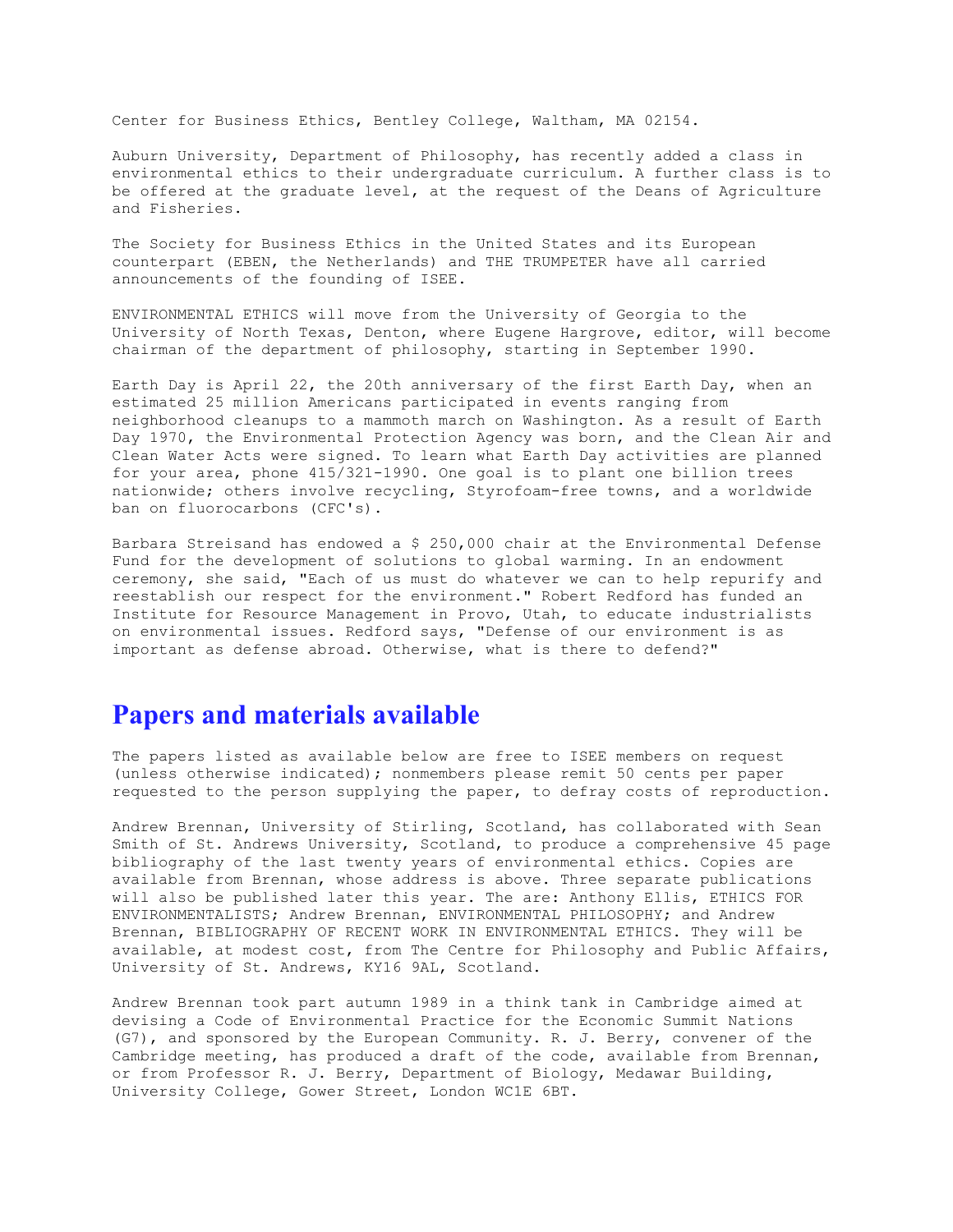Holmes Rolston has available several bibliographies on environmental ethics: --Simmons, Deborah A., "Environmental Ethics: A Selected Bibliography for the Environmental Professional," Council of Planning Librarians, CLP Bibliography 213, March 1988. --Current titles in Environmental Ethics --Nash, Roderick F., "Selected Bibliography" (in Environmental Ethics) from THE RIGHTS OF NATURE. --Bibliography on Valuing Wildlands --Bibliography on Endangered Species, Philosophical Issues --Bibliography on Aesthetic Appreciation of Nature

Holmes Rolston has available on request copies of "Environmental Ethics in the Undergraduate Philosophy Curriculum," a thirty page paper suggesting introductory units in philosophy courses and full semester undergraduate courses in environmental ethics.

Eric Katz has available on request copies of "Environmental Ethics: A Select Annotated Bibliography, 1983-1987," RESEARCH IN PHILOSOPHY AND TECHNOLOGY 9(1989):251-285. Address above.

Bruce Omundson has available on request copies of "Getting Started in Environmental Ethics," a six page introduction to the field. Professor Bruce Omundson, Humanities Department, Lansing Community College, P. O. Box 40010, Lansing MI 48901-7210.

Andrew Brennan has available on request an introduction, "Environmental Philosophy," prepared for the United Kingdom Nature Conservancy Council, written for lay readers. The paper surveys the main issues in environmental philosophy, recounting also how the field has historically developed in the last two decades. Thirty five double-spaced pages, with bibliography. Address above.

Peter Miller has written a study, "The Place of Recycling in Sustainable Development," A Manitoba New Democratic Party Environmental Task Force Report. The fifty page study examines the feasibility of recycling in the province of Manitoba, with attention to combining theory and practice. Copies available on request. Department of Philosophy, University of Winnipeg, 515 Portage Avenue, Winnipeg, Manitoba R3B 2E0, Canada.

Holmes Rolston has available on request a list of over fifty videotapes for teaching environmental ethics, with distribution sources and brief descriptions.

Television Trust for the Environment, 46 Charlotte Street, London W1P 1LX, is a British nonprofit organization founded in 1984 by Central Television (U.K) and the United Nations Environment Programme. They have produced a paperback book, SWITCHING ON TO THE ENVIRONMENT, that describes and evaluates one hundred films on environment and development, most of which are also available in VCR format. The films/videotapes are often European, mostly about development and environment in lesser developed countries, nearly all produced in the 1980's, nearly all originally shown on television in the country of origin. Most are available in English. The book has both a thematic and country index. Television Trust for the Environment also produces MOVING PICTURES BULLETIN, a quarterly guide to films on development and the environment.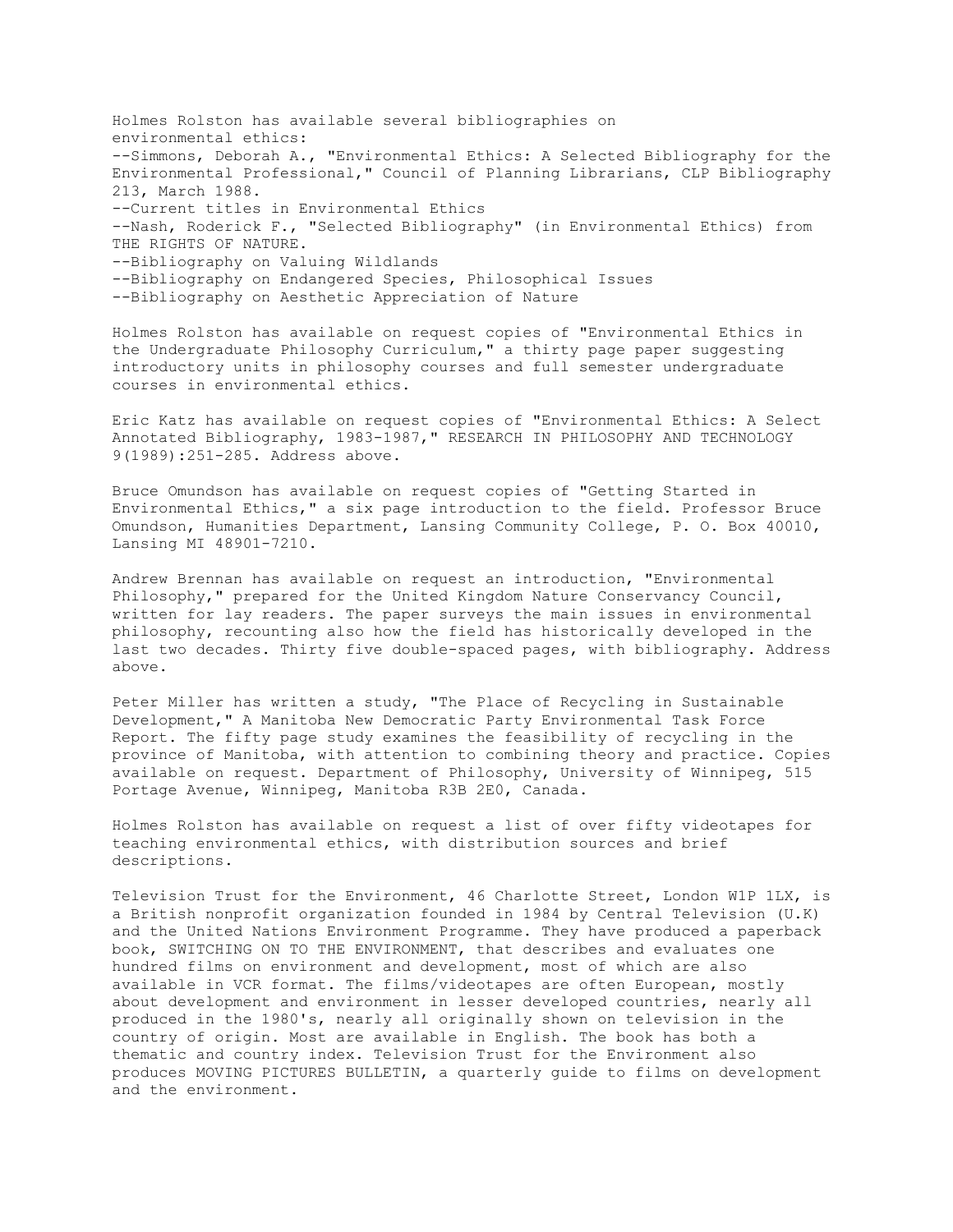The Environmental Media Association has been founded in Hollywood by producer-director Norman Lear and a cast of major television and movie industry players. Andy Spahn is director and the association tries to use the industry's communication skills to make people more aware of environmental issues. For information contact: Environmental Media Association, 10536 Culver Boulevard, Culver City, CA 90232. Phone 213/559-9334.

ROLSTON-ROLLIN DEBATE. 50 minutes. A debate before a Colorado State University introductory philosophy class, November 1989. Bernard Rollin defends duties directly to sentient animals only, with other components of the environment having only instrumental value. Holmes Rolston defends an ethic of respect for all forms of life, flora as well as fauna, including ethical concern at the level of species and ecosytems. Includes questions from class members. For a VHS copy for \$ 10, contact Holmes Rolston, Department of Philosophy, Colorado State University, Fort Collins, CO 80523. Phone 303/491-6315.

ISEE would like to compile a listing of courses in environmental ethics, environmental philosophy, and related courses which are taught in colleges and universities around the world. Send a note, brief description, outline, syllabus, etc. to Holmes Rolston, address above.

#### **Recent titles and articles in the field**

--Charles M. Murphy, AT HOME ON EARTH: FOUNDATIONS FOR A CATHOLIC ETHIC OF THE ENVIRONMENT (New York: Crossroad, 1989).

--Andrew Linzey and Tom Regan, eds., LOVE THE ANIMALS: MEDITATIONS AND PRAYERS (New York: Crossroad, 1989).

--J. Ronald Engel and Joan Gibb Engel, eds., ETHICS OF ENVIRONMENT AND DEVELOPMENT: GLOBAL CHALLENGE AND INTERNATIONAL RESPONSE (London: Belhaven Press, Pinter Publishers, 1990). Published in association with the International Union for the Conservation of Nature and Natural Resources. Twenty one articles with an international focus.

--The Czechoslvoakian Philosophical Journal, FILOZOFIKY CASOPIS, volume 37, no. 5 (1989), is a special issue on environmental ethics, "Philosophy and Ecological Problems." Ten articles include such titles as "Philosophy and the Devastation of the Earth," "The Uniqueness and Value of Terrestrial Nature," "Marxism, the Ecological Crisis and the Dominion of Nature," and "Points of Departure of Environmental Ethics." There are English abstracts. Book reviews include an review of Holmes Rolston, ENVIRONMENTAL ETHICS, and an account of Fritjof Capra's books. A summary of the articles in this issue will appear later in the journal ENVIRONMENTAL ETHICS.

--The INTERNATIONAL DIRECTORY OF HUMAN ECOLOGISTS, 2nd edition, 1989, compiled by Richard J. Borden and Jamien Jacobs, is available c/o College of the Atlantic, Bar Harbor, ME 04609, at a cost of \$10 plus \$ 2 handling. Phone 207/288-5015. The directory lists over 700 human ecologists worldwide with descriptions of their work, research, and activities, addresses, phone numbers and topical index.

--BIBELOT, a periodical for pastors and alumni of the United Theological Seminary, Dayton, Ohio, has issued a special number, "The State of the Ark," devoted to environmental ethics and religion and environment. Many current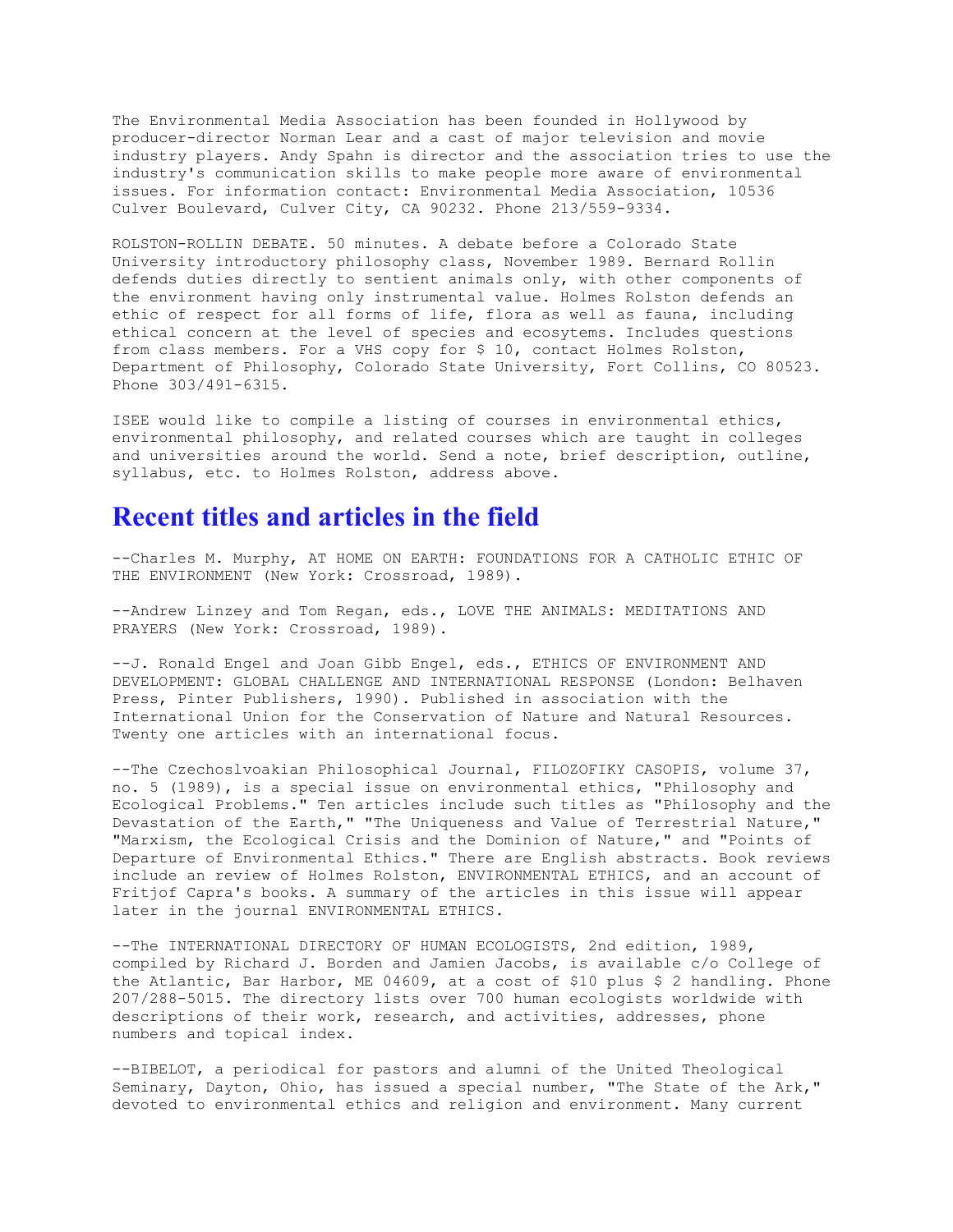books are reviewed and developments in these areas are analyzed. The author is Leonard I. Sweet. \$3.00 a copy from United Theological Seminary, 1810 Harvard Boulevard, Dayton, OH 45406.

--THE HARVARD DIVINITY BULLETIN for Fall 1989 contains a special section, "Theology for a Small Planet," with a number of short articles by divinity school faculty and others addressing environment and theology. Contact Thomas N. Gardner, HARVARD DIVINITY BULLETIN, 45 Francis Avenue, Cambridge, MA 02138.

--Peter Miller, "Descartes' Legacy and Deep Ecology," DIALOGUE (Canada):28(1989):183-202.

--Herman E. Daly and John B. Cobb, Jr., FOR THE COMMON GOOD: REDIRECTING THE ECONOMY TOWARD COMMUNITY, THE ENVIRONMENT, AND A SUSTAINABLE FUTURE (Boston: Beacon Press, 1989). This book, jointly authored by an economist and a theologian, was in manuscript the focus of several symposia, and is likely to prove a major contribution to the effort to achieve a sustainable, conservation oriented economy. Daly is now with the World Bank and Cobb is at Clarement School of Theology.

--Jay B. McDaniel, OF GOD AND PELICANS: A THEOLOGY OF REVERENCE FOR LIFE (Louisville, KY: Westminster/John Knox Press, 1989). Develops from a process perspective a theological sensitivity for all living things, animal and human, especially those who suffer and are oppressed.

--Jay B. McDaniel, EARTH, SKY, GODS AND MORTALS: DEVELOPING AN ECOLOGICAL SPIRITUALITY (Mystic, CT: Twenty-Third Publications, 1990). McDaniel weaves together various strands of contemporary theology for an ecological spirituality. Influenced by process theology, the author synthesizes core insights of feminism, liberation theology, creation theology, and world religions. Study questions and an annotated bibliography. McDaniel is professor of religion at Hendrix College, Conway, Arkansas, has served as chair of Meadowcreek Project, and is a member of the Church and Society Working Committee of the World Council of Churches.

--Daniel B. Botkin, Margriet F. Caswell, John E. Estes, Angelo A. Orio, eds., CHANGING THE GLOBAL ENVIRONMENT: PERSPECTIVES ON HUMAN INVOLVEMENT (Boston: Academic Press, 1898). A series of essays written by environmental, economic, and social scientists from around the world. Examines possible solutions suggested by remote sensing and the implementation of worldwide computerbased systems. A multi-disciplinary approach to the study of the total biosphere. The first three authors are at the University of California, Santa Barbara. Orio is in the department of environmental science, University of Venice, Italy.

--Earle J. Coleman, "Is Nature Ever Unaesthetic?" BETWEEN THE SPECIES 5:138- 146. Examines four models of aesthetic appreciation of nature: the contextual-ecosystem model, Kant's phenomenological model, Bosanquet's expressionist model, building to argue for a metaphysical model that provides a more inclusive account of aesthetic experiences of nature. Coleman is in the department of religion and philosophy at Virginia Commonwealth University, Richmond.

-THE ECOLOGIST, a British and European journal since 1969, based in Cornwall, England, will now also be distributed in the United States and Canada by MIT Press.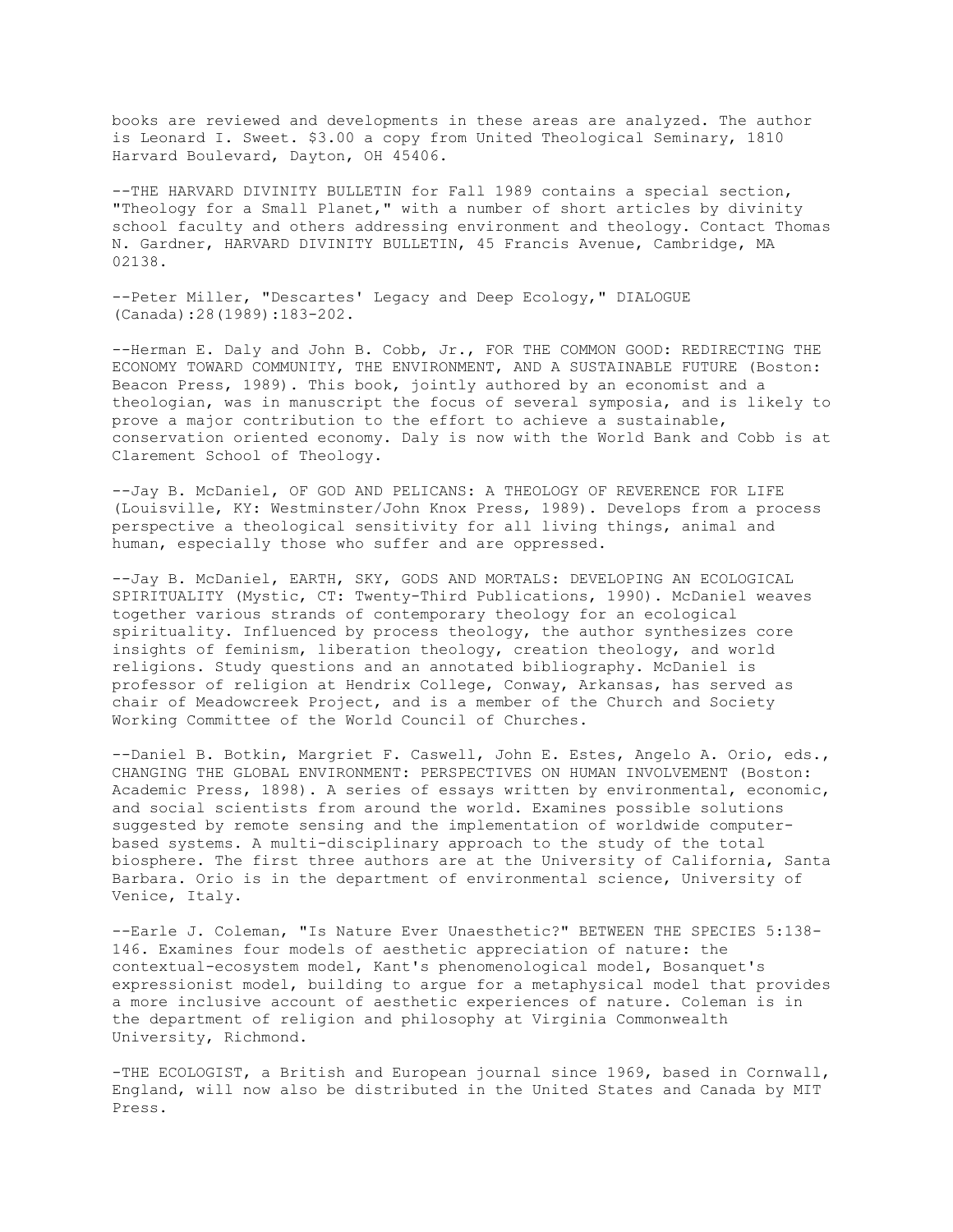--Jim Nollman, SPIRITUAL ECOLOGY (New York: Bantam Books, 1990). Paper, \$ 9.95.

--John Hospers, "Humanity vs. Nature: Two Views of People and Animals," LIBERTY, March 1990, pp. 26-36. Hospers contrasts the animal rights ethic with the land ethic.

Arthur H. Westing has organized and edited for the Stockholm International Peace Research Institute (SIPRI) a number of books on war and environment:

--Arthur H. Westing, ed., CULTURAL NORMS, WAR AND THE ENVIRONMENT (Oxford and New York: Oxford University Press, 1988). --Arthur H. Westing, ed., ENVIRONMENTAL WARFARE: A TECHNICAL, LEGAL AND POLICY APPRAISAL (London and Philadelphia: Taylor and Francis, 1984).

--Arthur H. Westing, ed., HERBICIDES IN WAR: THE LONG-TERM ECOLOGICAL AND HUMAN CONSEQUENCES (London and Philadelphia: Taylor and Francis, 1984).

--Arthur H. Westing, ed., EXPLOSIVE REMNANTS OF WAR: MITIGATING THE ENVIRONMENTAL EFFECTS (London and Philadelphia: Taylor and Frances, 1985).

--Arthur H. Westing, ed., GLOBAL RESOURCES AND INTERNATIONAL CONFLICT: ENVIRONMENTAL FACTORS IN STRATEGIC POLICY AND ACTION (Oxford and New York: Oxford University Press, 1986).

--Arthur H. Westing, ed., COMPREHENSIVE SECURITY FOR THE BALTIC: AN ENVIRONMENTAL APPROACH (London and Newbury Park, CA: Sage Publications, 1989).

The series of books amply document the devastating effects of war and preparation for war on the environment. The books are also sponsored by the United Nations Environment Programme, although their publication was (in part at least, according to Joan Martin- Brown of UNEP) opposed by the U. S. State Department. Although rather expensive books, they should be in all major libraries. For a review of the first five, see Holmes Rolston, III, "International Conflict and Conservation of Natural Resources," CONSERVATION BIOLOGY 3(1989):322-326.

--SCIENTIFIC AMERICAN, September 1989, vol. 261, no. 3, is a special issue devoted to "Managing Planet Earth." Eleven articles are on atmosphere, climate, water, biodiversity, population, agriculture, manufacturing, sustainable development, and a sustainable world. The issue can be ordered from SCIENTIFIC AMERICAN, Dept. MPE, 415 Madison Ave., New York, NY 10017, for \$ 6.00. Phone 212/754-0550.

--TIME, January 15, 1990, contains a cover story on Antarctica. Once inaccessible and pristine, the white continent is now threatened by spreading pollution, budding tourism, and the world's thirst for oil. Many environmentalists believe the only way to preserve the continent's wonders is to set up a world park, where most development would be barred. But the first priority is to get an agreement to curb minerals exploration.

--TIME, October 16, 1989, contains a cover story on the slaughter of elephants for ivory. Elephants face a grim struggle against greed and deceit. Whole families are an increasingly rare sight. The older animals have been wiped out in many herds, and younger ones are now the targets. Poachers must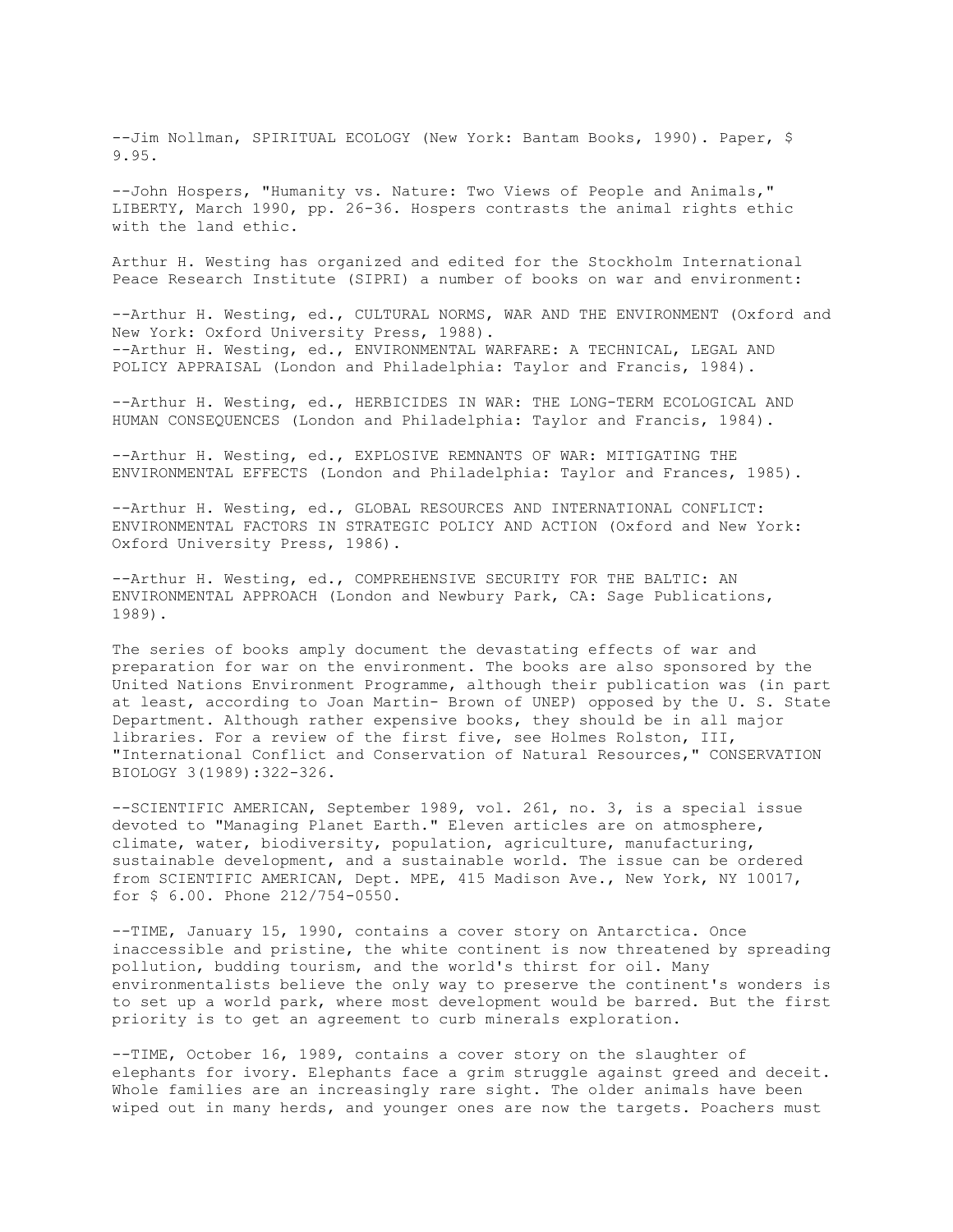take more tusks to get the same amount of ivory. From the bloody hands of poachers into the stashes of smugglers, ivory moves across Africa under the noses of often corrupt officials. By many routes, some direct and some devious, much of the trade flows to Hong Kong. The final destination is most often Japan, where exquisite carving is a tradition.

--"Humanity's Encounter with Nature," is a special issue of ZYGON: JOURNAL OF RELIGION AND SCIENCE, December 1989. The issue contains papers from a section on this theme during the conference, "The World Community in Post-Industrial Society, August 21-September 8, 1988 in conjunction with the Seoul Olympiad. Many of the papers are international in orientation.

--Donald Edward Davis, ECOPHILOSOPHY: A FIELD GUIDE TO THE LITERATURE (San Pedro, CA: R. & E. Miles, 1989) is an excellent annotated bibliography of nearly three hundred books in environmental philosophy and related areas. There are appendices listing periodicals and organizations. Available for \$ 8.95 plus \$ 1.50 postage and handling from R. & E. Miles Co., P. O. Box 1916, San Pedro, CA 90733. Phone 213/833-8856.

--Eric S. Higgs, "A Space between Planning and Technology," MAN- ENVIRONMENT SYSTEMS, vols. 5 and 6 (Summer 1989). Technology shapes regional planning, intended to enrich community autonomy, but too often inhibits it instead. The thesis is illustrated with the Landscape Evolution Model applied in Bruce County, Ontario, with proposals for reforming technology to achieve a community autonomy that maintains the integrity of the natural environment. Higgs is interim director of environmental studies, Oberlin College, and moves this fall to a position in technology and environment at the University of Alberta, Edmonton. David Orr, currently Director of the Meadowcreek Center, Fox, Arkansas, will become director of Oberlin's environmental studies program this fall.

--Robert C. Paehlke, ENVIRONMENTALISM AND THE FUTURE OF PROGRESSIVE POLITICS (New Haven: Yale University Press, 1989). A historical, philosophical, and political analysis, arguing that an environmentally informed progressive movement can be a political response to neo-conservatism in the 1990's.

--Anna Bramwell, ECOLOGY IN THE 20TH CENTURY (New Haven: Yale University Press, 1989). An intellectual and political history of the ecology movement in the twentieth century. The first thorough study of the origins and background of the "green" politics that has in recent years carved out a significant political constituency. Ecologism is a political category in its own right.

--Holmes Rolston, III, "Respect for Life: Can Zen Buddhism Help in Forming an Environmental Ethic?" in ZEN BUDDHISM TODAY, Annual Report of the Kyoto Zen Symposium, No. 7, September 1989. This issue results from the Seventh Annual Kyoto Zen Symposium, held in March 1989 in Kyoto. Copies available from Holmes Rolston.

--Niklas Luhmann, ECOLOGICAL COMMUNICATION (Chicago: University of Chicago Press, 1989). As much social theory as environmental ethics. Understanding how society becomes aware of environmental dangers and why irrational responses tend to appear must precede any ethics of environmental responsibility.

--The North American Conference on Christianity and Ecology publishes FIRMAMENT: A QUARTERLY OF CHRISTIAN ECOLOGY and holds conferences and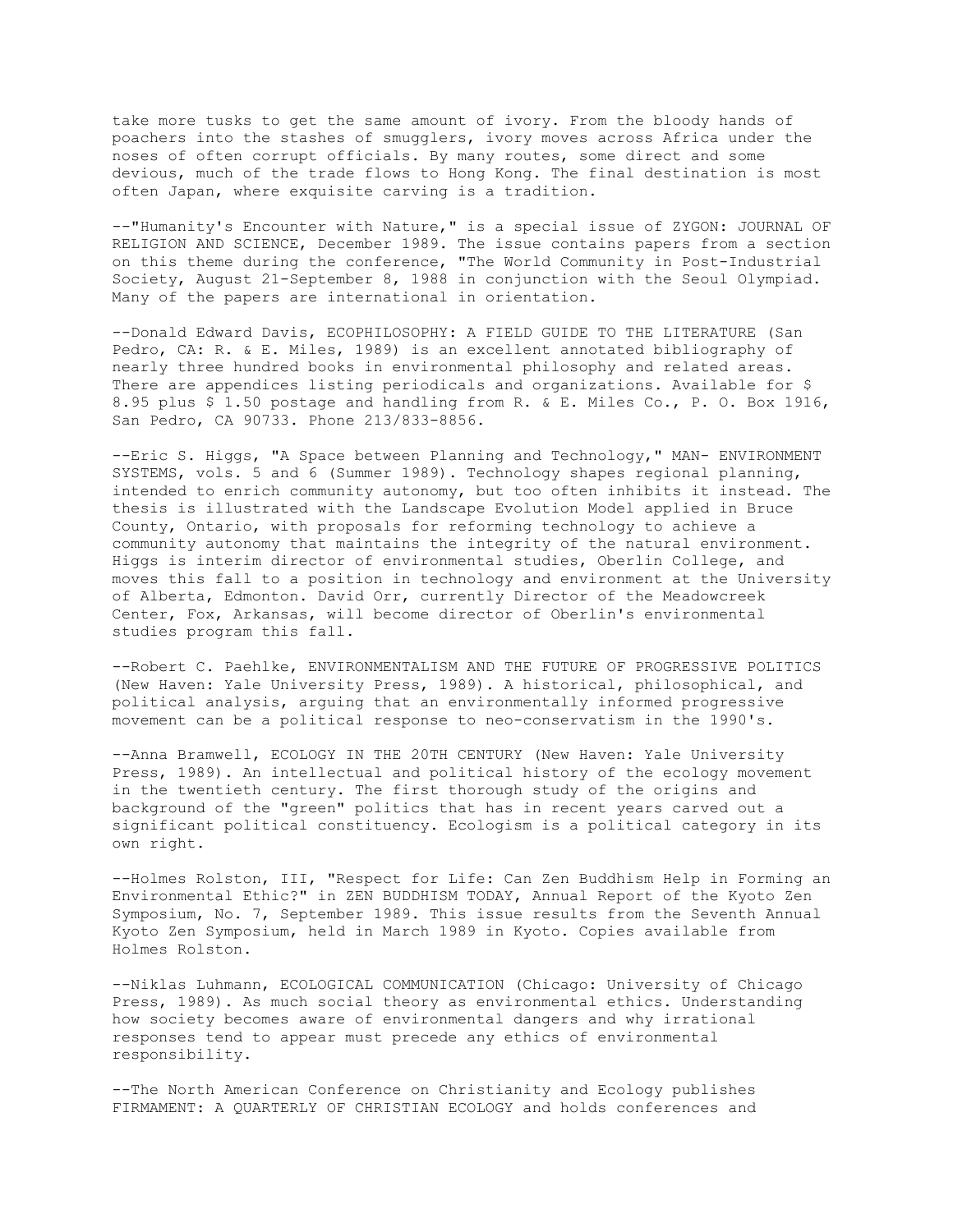publishes proceedings and videotapes. It will sponsor some sixty events in 1988 and 1990. The most recent conference proceedings is a book, CHRISTIAN ECOLOGY: BUILDING AN ENVIRONMENTAL ETHIC FOR THE TWENTY-FIRST CENTURY, available for \$ 12 plus \$ 3 postage and handling. For information contact Eleanor Rae, President, North American Conference on Christianity and Ecology, P. O. Box 14305, San Francisco, CA 94114-0305.

--COMPLETE GUIDE TO ENVIRONMENTAL CAREERS, The CEIP Fund, Lee P. DeAngelis, Project Director, et al. Published by Island Press, Washington, D. C. and Covelo, CA. 1989. A 331-page guide to careers in environmental fields. Useful to share with students who are interested in environmental conservation and wondering how to make a living at it, who would like to apply their philosophy and environmental ethics at work.

--NATIONAL FORUM, Vol. 70, No. 1 (Winter 1990) is a special issue on "Preserving the Global Commons." This is the national magazine of the Honor Society of Phi Kappa Phi, Box 16000, Louisiana State University, Baton Rouge, LA 70893. Among other authors, Lester Brown lists the six most pressing environmental problems, while Julian L. Simon argues that population growth is not bad for humanity.

--Michael J. Himes and Kenneth R. Himes, "The Sacrament of Creation: Toward an Environmental Theology," COMMONWEAL, January 26, 1990. Michael Mimes is professor of theology at the University of Notre Dame and Kenneth Himes is professor of moral theology at Washington Theological Union in Silver Spring, Maryland.

#### **Recent and upcoming events**

A Conference on Christian Faith and Ecology was held at Canterbury, September 1989 within the context of the Festival of Faith and the Environment in which seven world religions were represented (Judaism, Christianity, Hinduism, Buddhism, Islam, Bahai, and Sikhism). For a report contact Jeanne Knights, Saint Francis Trust, P. O. Box 73, Cambridge CB3 OHQ, United Kingdom.

The First Latin American Congress of Ecology was held December 10- 17, 1989 in Montevideo, Uruguay, with over 600 persons attending from 35 countries and several papers devoted to environmental ethics. For information, contact Eduardo Gudynas, CIPFE, Centro de investigacion y promocion franciscano y ecologico [Franciscan and Ecological Center of Research and Promotion], Canelones 1164, Montevideo, Uruguay.

February 14-16. A conference on "Ethics, Values and Recreation Management," was held in Asheville, NC on February 14-16. For information contact M. Kathleen Perales, U. S. Army Corps of Engineers, Waterways Experiment Station, Vicksburg, MS, 601/634- 3779.

March 1-3. A conference on "Responses to the Environmental Challenges: A Theology and Ethics Symposium" was held at the Lutheran School of Theology at Chicago, March 1-3, 1990. Keynote speakers were John B. Cobb, Jr., "Post-Modern Christianity in Quest of Eco-Justice," and Holmes Rolston, "Wildlife and Wildlands: A Christian Perspective." Other major presentations were by Heidi Hadsell, McCormick Theological Seminary; Paul Santmire, Grace Lutheran Church, Hartford, Connecticut; Larry Rasmussen, Union Theological Seminary, New York; George Kehm, Pittsburgh Theological Seminary; Winston Persaud, Wartburg Theological Seminary, Dubuque; and Carol Johnston, Committee on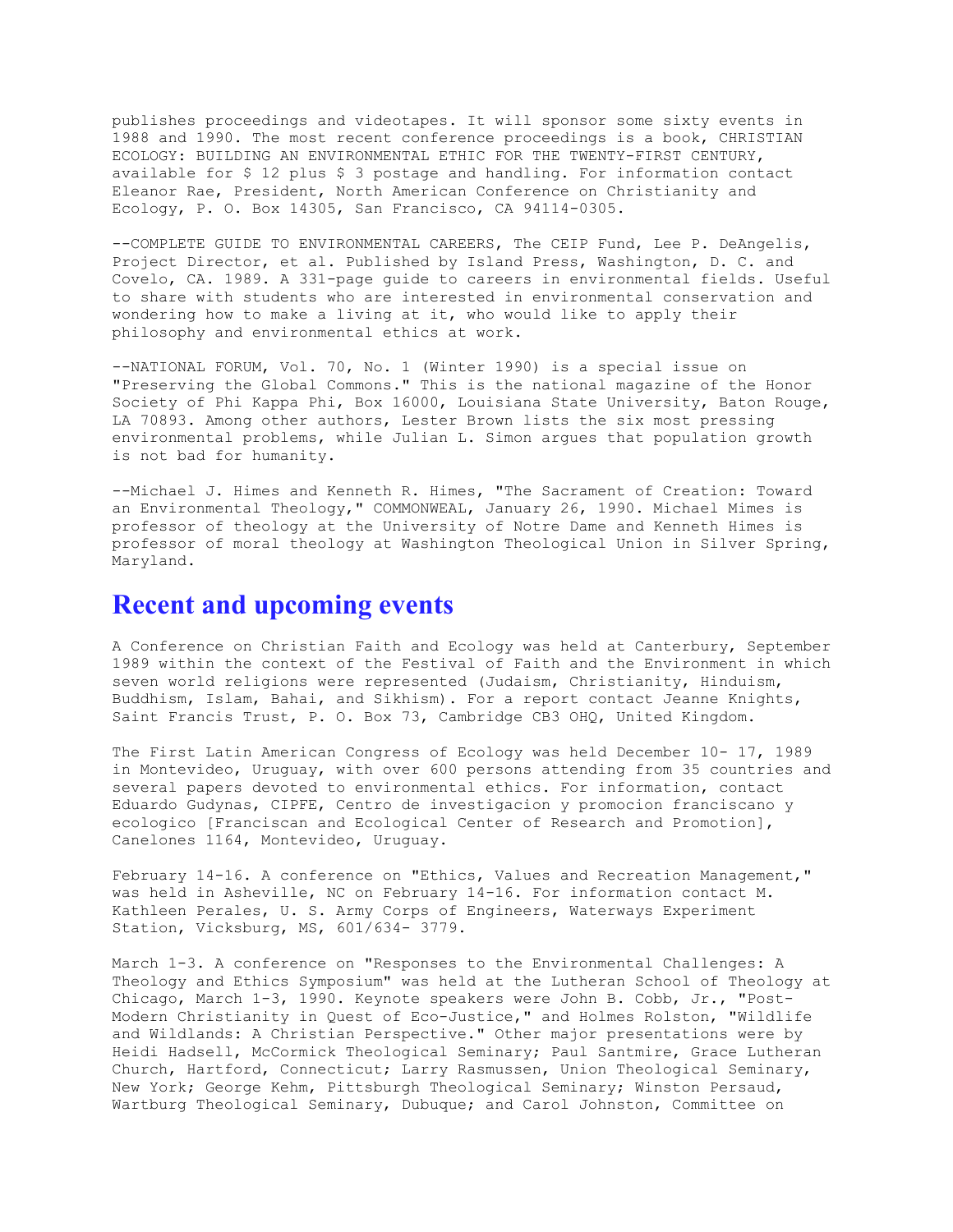Social Witness Policy, Presbyterian Church (U.S.A.).

March 5-12. The World Council of Churches held a conference in Seoul, Korea, on "Justice, Peace, and the Integrity of Creation." There was more extensive participation by European than by American churches. For further details contact William Gibson (who attended), The Eco-Justice Project, G17 Anabel Taylor Hall, Cornell University, Ithaca, NY 14853.

March 30-April 1. A conference on "Economics and Ecology: Can Development Be Sustainable?" was held at Cornell University, Ithaca, New York. Featured speakers were: William C. Clark, Kennedy School of Government, Harvard University; William K. Tabb, Queens College, CUNY; Heidi Hadsell, McCormick Theological Seminary, Chicago; and Jason Clay, Cultural Survival, Inc., Cambridge. Contact: The Eco-Justice Project, G17 Anabel Taylor Hall, Cornell University, Ithaca, NY 14853.

April 4-6. "Preparing to Manage Wilderness in the 21st Century," State Botanical Gardens, Athens, GA. Contact Patrick Reed, USDA Southeastern Forest Experiment Station, Forestry Sciences Laboratory, Carlton and Green Streets, Athens, GA 30602, 404/546- 2451.

May 17-19. "Third Symposium on Social Science in Resource Management," College Station, TX. Contact: James H. Gramman, Department of Recreation and Parks, Texas A&M University, College Station, TX 77843, 409/845-4920.

May 31-June 1. The 1990 Annual Conference of the Association for Canadian Studies has the theme "To See Ourselves/To Save Ourselves: Ecology and Culture in Canada." It will be held at the University of Victoria, B. C. Contact Susan Hoeltken, Association for Canadian Studies, C. P. 8888, Succ. A, Montreal, Quebec H3C 3P8. Phone 514/987-7784.

June 7-9, "Moral Philosophy in the Public Domain," Applied Ethics in Business, Medicine, and Environmental Policy. University of British Columbia, Vancouver. Speakers include Kenneth Goodpaster, Alison Jaggar, James Rachels, Peter Singer, Robert Soloman, and others. Contact Department of Philosophy, University of British Columbia, Vancouver, BC V6T 1W5.

17-20 June. Society for Conservation Biology, University of Florida, Gainesville, FL. Contact: Dr. Stephen R. Humphrey, Department of Wildlife and Range Sciences, University of Florida, Gainesville, FL 32611, 904/392-1721.

May 29-June 3. The General Assembly of the Presbyterian Church (U.S.A) will receive and act on a report prepared by its Eco- justice Task Force. The Assembly meets in Salt Lake City, Utah.

October 13-19. Conference on "Natural Areas and Yosemite: Prospects for the Future," at Yosemite National Park and the Sheraton Hotel and Conference Center, Concord, California. Papers are invited. A keynote is address is by Gilbert Grosvenor, President of the National Geographic Society. The conference is part of the Yosemite Centennial Celebration, and includes six plenary sessions with prominent speakers, as well as field trips to a number of San Francisco Bay natural areas. Contact The Yosemite Fund, 155 Montgomery Street, # 1104, San Francisco, CA 94104 or Coordinator, NA/Yosemite Centennial Symposium, CGNRA, Fort Mason Bldg. 201, San Francisco, CA 94123.

October 22-25. "Biodiversity and Landscapes: Human Challenges for Conservation in the Changing World," a conference sponsored at Pennsylvania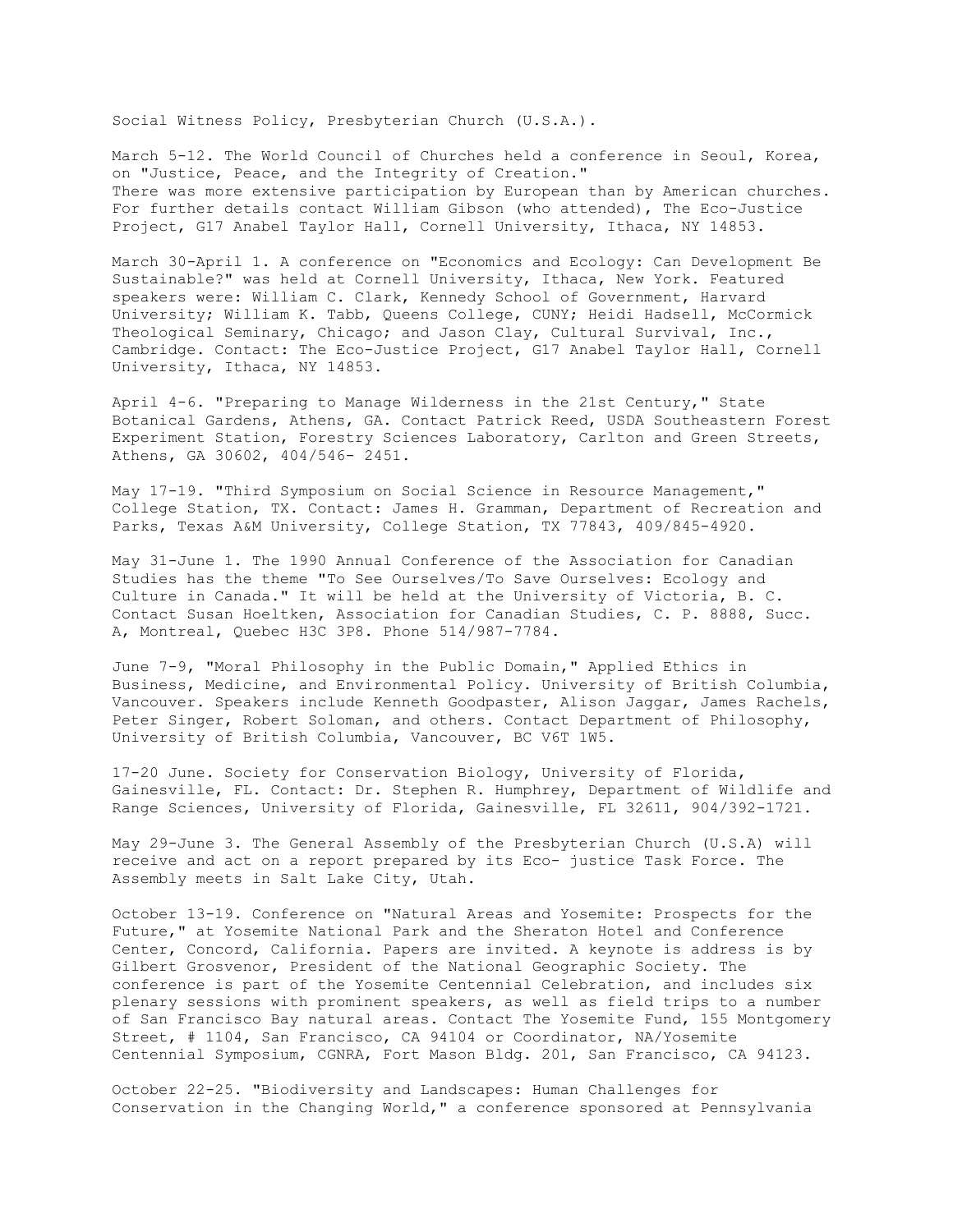State University. There are several dozen distinguished speakers. Contact Deb Hagar, Event Coordinator, Biodiversity and Landscapes, Center for Biodiversity Research, Environmental Resources Research Institute, 117 Land and Water Building, The Pennsylvania State University, University Park, PA 16802. Phone 814/863-0050.

11-14 November. "National Symposium on Urban Wildlife," Stouffer Five Seasons Hotel, Cedar Rapids, IA. Contact: Dr. Lowell Adams, National Institute for Urban Wildlife, 10921 Trotting Ridge Way, Columbia, MD 21044.

### **Events and issues**

The town of Aspen, Colorado conducted a referendum on February 13, 1990 on whether to make Aspen a fur-free zone, that is, to prohibit the sale of furs in the city. The proposed ordinance failed by a 2 to 1 vote. Among those present and featured in the debate was Australian philosopher Peter Singer. A prominent argument against the prohibitive ordinance was: "Today fur. Tomorrow leather. Then meat, milk and wool."

Spring bear hunting in Colorado has been at issue in Colorado. Sports hunters have killed an average of 669 bears in Colorado each year over the last decade. Over 80% are taken in spring over bait or hunted down with dog packs. Although it is illegal to take sows accompanied by cubs, sows are cautious and often leave their cubs some distance away when investigating a bait site or send the cubs up a tree when fleeing dogs. The result is that unaccompanied females are killed or permanently separated from cubs and the cubs starve. Petitions containing 9,000 signatures were presented to the Colorado Wildlife Commission asking for an end to both the spring season and the use of bait, along with arguments in support of restrictions to protect lactating females with dependent cubs. An independent public opinion survey commissioned by the Division of Widlife showed strong public opposition (even among bear hunters!) to any hunt that places females with cubs at risk. Groups representing some hunters, outfitters, and stockmen have steadily resisted attempts to restrict bear hunting in Colorado. The Colorado Wildlife Commission, on recommendation from the Colorado Division of Wildlife, voted 4-3 to adopt a black bear seasion continuing, though shortening, the spring season. Bait and dogs are allowed. The spring season is April 1 - May 15 in 1990 and 1991. In 1989 the spring season extended through May 31 and in 1986- 88 extended through June 15. It was argued that the shorter season reduces the proportion of females killed, on grounds that females with cubs leave their dens later in the season.

The U.S. Forest Service released a new policy on old-growth forests on October 19, 1989. Forest Service Chief F. Dale Robertson announced, "Oldgrowth forests are important ecosystems that we are just beginning to understand. We've learned enough to know that a significant share of them deserve to be protected and managed for posterity." In the position statement, "The Forest Service recognizes the many significant values associated with old-growth forests."

The 1990 Audubon schedule on TBS Superstation is:

IF DOLPHINS COULD TALK, Sunday, February 25; Monday, February 26; Saturday, March 3; Monday, March 19. Hosted by Michael Douglas.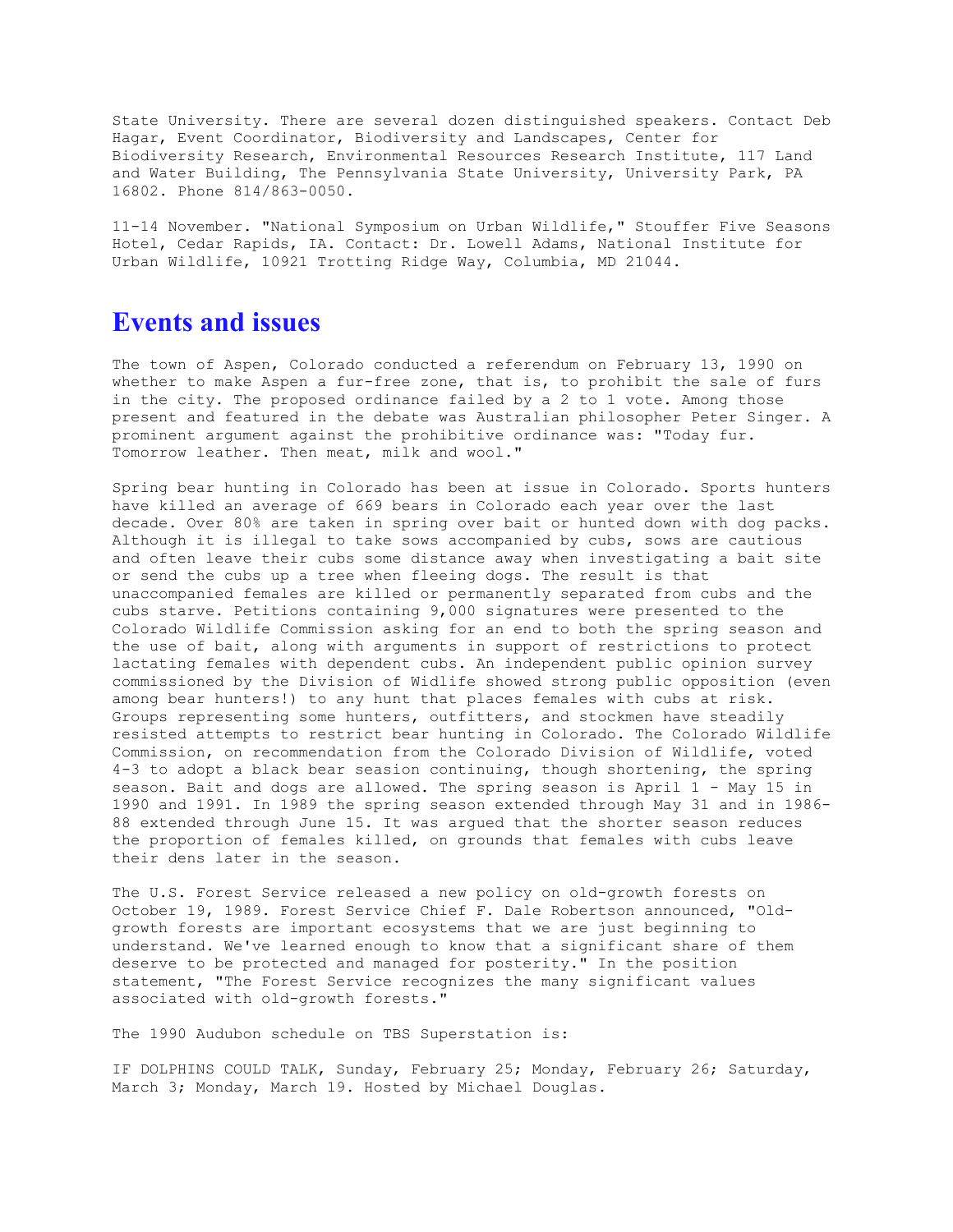ARCTIC REFUGE, Sunday, May 27; Monday, May 28; Saturday, June 2; Monday, June 11. Narrated by Meryl Streep.

BEACHES AND COASTAL POLLUTION, Sunday, September 30; Monday, October 1; Saturday, October 6; Monday, October 15. Hosted by Ted Danson.

WILDFIRE, Sunday, December 9; Monday, December 10; Saturday, December 15; Monday, December 17.

Audubon has lost sponsors for these programs as a result of pressures from the timber industry following its special documentary on old growth timber, "Ancient Forests: Rage over Trees," aired in September 1989. Stroh Brewery Company withdrew its corporate funding for the prize-winning programs, which appear both on the Turner Broadcasting Service (Superstsation TBS) and Public Broadcasting Service, in part because of a threatened boycott by beerdrinking loggers. Six major advertisers--Ford, Citicorp, Exxon, Sears (for its Discover Card), Michelin, and New York Life--pulled their commercials at the list minute. The continuing programs will be aired nonetheless. There is an effort, orchestrated by the Western States Public Lands Coalition, to block any recast on superstation TBS of "Ancient Forests: Rage over Trees."

The Association of Forest Service Employees for Environmental Ethics, since its founding a year and a half ago, has seen a spectacular growth to over 1,200 members. The newsletter is called INNER VOICE. Members must be current, former, or retired Forest Service Employees. Associate members can be non-Forest service employees, often employees of state agencies or other natural resource professionals. There is provision for anonymous members, since pressures have been brought to bear on some members from within the agency. Contact the Association of Forest Service Employees for Environmental Ethics, P. O. Box 11615, Eugene, OR 97440. Phone 503/484-2692.

The United States Department of Interior, in an interagency project, has produced a correspondence course, "Wilderness Management by Correspondence Study," for employees of the Bureau of Land Management, U. S. Fish and Wildlife Service, U. S. Forest Service, and the National Park Service. Subcourse A, one of six subcourses, is "Philosophy of Wilderness and Development of a Wilderness Ethic." Readings include environmental philosophers and others. Subcourses may be taken separately or cumulatively. The subcourses receive academic credit through Colorado State University's Department of Recreation Resources, where they are listed as RR 436A-F, Wilderness Management, for a total credit of 15 semester hours. The Project Coordinator is David Porter, Wilderness Management, USDI Bureau of Land Management, Washington, DC 20240.

Cockfighting in Kentucky is under debate. A CBS national telecast on Floyd County, Kentucky (a "48 hours" show in December 1989) contained some footage of the illegal fights. State Senator Benny Ray Bailey introduced Senate Bill 283 in February 1990 to legalize the fighting, which has been unofficially tolerated by legal authorities for years. The Louisville COURIER-JOURNAL endorsed the idea, "Kentuckians can be proud that they like games associated with the nobility" (January 23, 1990). Cockfighting began in ancient Asia where chiefs would sometimes settle their disputes by cockfighting. Cockfighters trim the natural spur on a gamecock's leg and replace it with a long metal gaff for competition, resulting in serious injuries and death. The cocks were originally jungle fowl with strong territorial instincts, further intensified by breeding. The bill was reported to the senate floor, debated, and returned to the committee, effectively killing it for this session.